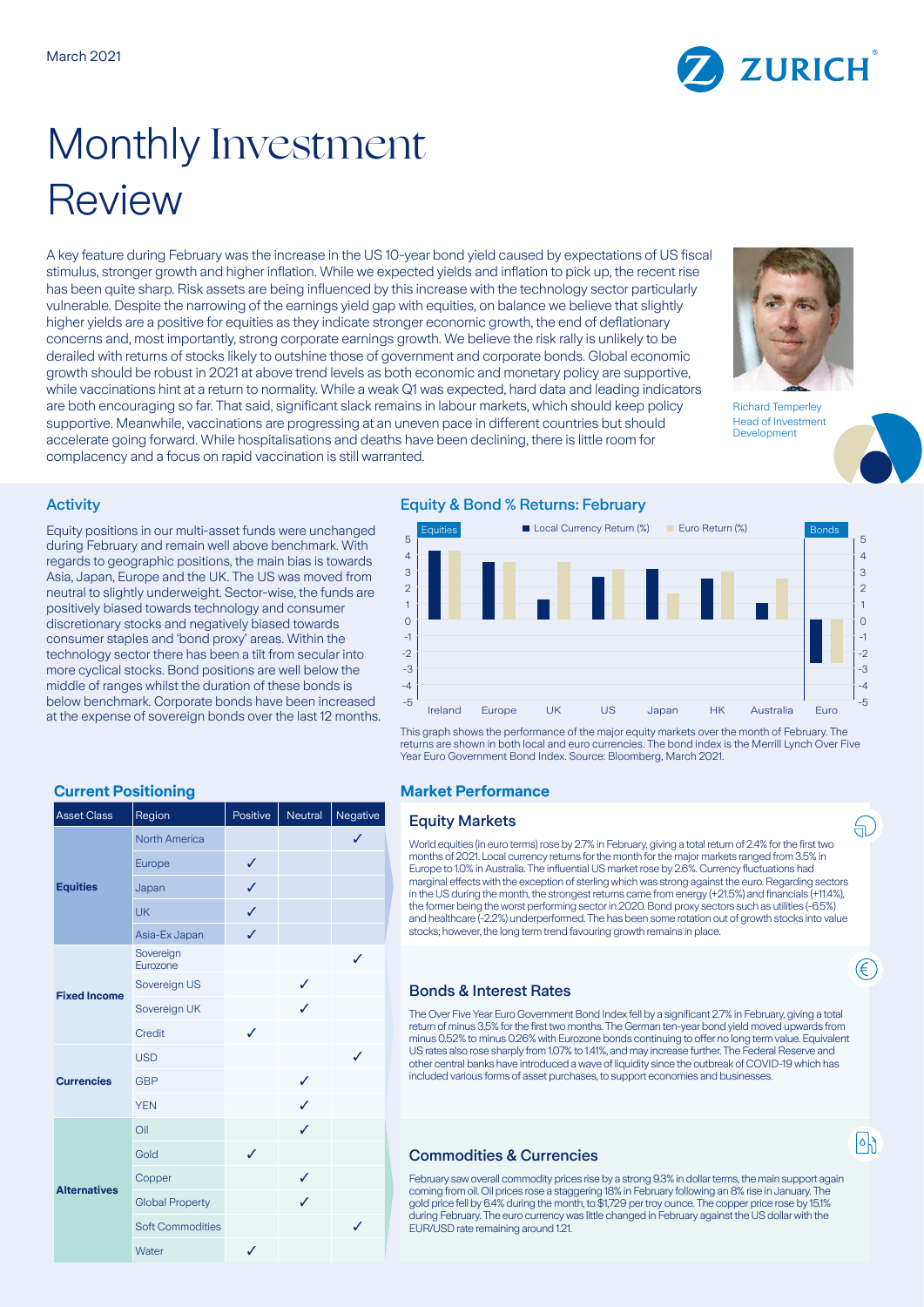| Zurich Life Annualised Performance            |              | Annualised           |                    |                         |                          |                    |                    |                             |
|-----------------------------------------------|--------------|----------------------|--------------------|-------------------------|--------------------------|--------------------|--------------------|-----------------------------|
| to March 2021                                 | Year to Date | $\mathbf{1}$<br>Year | 3<br>Years         | $\overline{5}$<br>Years | 10 <sup>°</sup><br>Years | 15<br>Years        | 20<br>Years        | <b>Fund Size</b><br>(Euros) |
| Prisma Multi-Asset Funds                      |              |                      |                    |                         |                          |                    |                    |                             |
| Prisma 2                                      | $-0.1%$      | 2.7%                 | 1.1%               | 1.1%                    | <b>Not Started</b>       | <b>Not Started</b> | <b>Not Started</b> | 366,127,344                 |
| Prisma <sup>3</sup>                           | 0.2%         | 6.2%                 | 3.1%               | 3.3%                    | <b>Not Started</b>       | <b>Not Started</b> | <b>Not Started</b> | 1,442,650,412               |
|                                               | 0.8%         |                      |                    |                         | <b>Not Started</b>       | <b>Not Started</b> | <b>Not Started</b> |                             |
| Prisma 4                                      |              | 13.1%                | 6.6%               | 7.4%                    |                          |                    |                    | 1,924,607,309               |
| Prisma <sup>5</sup>                           | 1.3%         | 20.0%                | 10.2%              | 11.0%                   | <b>Not Started</b>       | <b>Not Started</b> | <b>Not Started</b> | 1,066,489,869               |
| Prisma Max                                    | 1.2%         | 22.9%                | 11.6%              | 12.4%                   | <b>Not Started</b>       | <b>Not Started</b> | <b>Not Started</b> | 101,947,654                 |
| Managed Funds                                 |              |                      |                    |                         |                          |                    |                    |                             |
| <b>Cautiously Managed</b>                     | 0.4%         | 11.0%                | 5.4%               | 5.5%                    | 7.2%                     | <b>Not Started</b> | <b>Not Started</b> | 567,263,953                 |
| <b>Sector Average</b>                         | 0.4%         | 3.3%                 | 1.8%               | 3.0%                    | 3.5%                     | 2.6%               | 2.9%               |                             |
| <b>Balanced</b>                               | 0.4%         | 17.4%                | 9.2%               | 9.0%                    | 9.1%                     | 6.3%               | 6.1%               | 1,983,635,532               |
| <b>Sector Average</b>                         | 1.6%         | 8.0%                 | 4.1%               | 5.4%                    | 6.1%                     | 3.5%               | 3.4%               |                             |
| Performance                                   | 1.0%         | 21.5%                | 10.9%              | 10.9%                   | 10.0%                    | 6.6%               | 6.4%               | 1,650,206,635               |
| Dynamic                                       | 1.2%         | 23.1%                | 11.8%              | 11.9%                   | 10.5%                    | 7.0%               | 6.6%               | 1,906,602,282               |
| <b>FinEx Sector Average</b>                   | 2.2%         | 9.4%                 | 4.6%               | 6.4%                    | 6.5%                     | 3.8%               | 3.8%               |                             |
| <b>Protected Funds</b>                        |              |                      |                    |                         |                          |                    |                    |                             |
| Protected 70                                  | 0.5%         | 10.1%                | 5.2%               | 5.3%                    | 5.0%                     | <b>Not Started</b> | <b>Not Started</b> | 18,434,992                  |
| Protected 80                                  | 0.1%         | 5.3%                 | 2.2%               | 2.4%                    | 2.6%                     | <b>Not Started</b> | <b>Not Started</b> | 28,938,421                  |
| Cash                                          |              |                      |                    |                         |                          |                    |                    |                             |
| <b>Secure</b>                                 | 0.0%         | 0.0%                 | 0.0%               | 0.0%                    | 0.1%                     | 0.8%               | 1.3%               | 148,348,781                 |
| Cash Fund                                     | $-0.1%$      | $-0.9%$              | $-0.9%$            | $-0.9%$                 | $-0.6%$                  | <b>Not Started</b> | <b>Not Started</b> | 1,099,062,155               |
| <b>FinEx Sector Average</b>                   | $-0.1%$      | $-0.7%$              | $-0.7%$            | $-0.5%$                 | $-0.1%$                  | 0.7%               | 1.0%               |                             |
| <b>Bond</b>                                   |              |                      |                    |                         |                          |                    |                    |                             |
| <b>Medium Duration Corporate Bond</b>         | $-0.9%$      | <b>Not Started</b>   | <b>Not Started</b> | <b>Not Started</b>      | <b>Not Started</b>       | <b>Not Started</b> | <b>Not Started</b> | 520,739,153                 |
| <b>Short Duration Corporate Bond</b>          | $-0.2%$      | <b>Not Started</b>   | <b>Not Started</b> | <b>Not Started</b>      | <b>Not Started</b>       | <b>Not Started</b> | <b>Not Started</b> | 880,438,322                 |
| Global Corporate Bond (JP Morgan)             | $-3.0%$      | 1.2%                 | 3.1%               | 2.8%                    | <b>Not Started</b>       | <b>Not Started</b> | <b>Not Started</b> | 14,008,029                  |
| Global Government Bond (JP Morgan)            | $-3.1%$      | $-1.8%$              | 2.00%              | 0.70%                   | <b>Not Started</b>       | <b>Not Started</b> | <b>Not Started</b> | 2,879,387                   |
| Indexed Eurozone Government Bond (BlackRock)* | $-2.2%$      | $-1.0%$              | 3.20%              | 1.90%                   | <b>Not Started</b>       | <b>Not Started</b> | <b>Not Started</b> | 13,123,647                  |
| <b>Active Fixed Income</b>                    | $-2.5%$      | $-1.5%$              | 2.10%              | 1.10%                   | 5.20%                    | 4.50%              | 5.20%              | 253,600,913                 |
| Inflation-Linked Bond                         | $-1.1%$      | 0.7%                 | 1.70%              | 1.80%                   | 1.60%                    | <b>Not Started</b> | <b>Not Started</b> | 5,516,208                   |
| Long Bond                                     | $-4.5%$      | $-1.5%$              | 5.4%               | 2.8%                    | 7.2%                     | 5.5%               | <b>Not Started</b> | 92,106,145                  |
| <b>FinEx Sector Average</b>                   | -2.4%        | $-0.1%$              | $3.3\%$            | 2.5%                    | 4.2%                     | 3.4%               | 4.1%               |                             |
| Absolute Return/Diversified Assets Funds      |              |                      |                    |                         |                          |                    |                    |                             |
| Global Targeted Returns Fund (Invesco)        | $-1.6%$      | $-3.9%$              | $-2.1%$            | $-1.0%$                 | <b>Not Started</b>       | <b>Not Started</b> | <b>Not Started</b> | 28,671,215                  |
| Dynamic Diversified Growth (BlackRock)        | 0.6%         | 11.7%                | 4.3%               | 3.7%                    | <b>Not Started</b>       | <b>Not Started</b> | <b>Not Started</b> | 12,480,317                  |
| <b>Active Asset Allocation</b>                | 1.1%         | 14.2%                | 7.2%               | 7.80%                   | 6.7%                     | <b>Not Started</b> | <b>Not Started</b> | 638,963,291                 |
| <b>Commodity Funds</b>                        |              |                      |                    |                         |                          |                    |                    |                             |
| Gold                                          | $-7.3%$      | $-2.2%$              | 9.0%               | 3.9%                    | 2.6%                     | <b>Not Started</b> | <b>Not Started</b> | 186,990,568                 |
| <b>Indexed Global Energy and Metals</b>       | 8.8%         | 7.1%                 | 1.9%               | 4.2%                    | $-2.9%$                  | $-4.3%$            | <b>Not Started</b> | 13,049,078                  |
| Equity Funds (Global)                         |              |                      |                    |                         |                          |                    |                    |                             |
| 5 Star 5                                      | 4.4%         | 33.0%                | 13.8%              | 13.7%                   | 11.1%                    | 6.6%               | 7.7%               | 290,988,980                 |
| <b>International Equity</b>                   | 1.3%         | 24.9%                | 12.3%              | 13.0%                   | 11.2%                    | 7.7%               | 6.5%               | 3,498,777,200               |
| Global Select (Threadneedle)                  | 1.1%         | 18.4%                | 13.7%              | 13.8%                   | 11.8%                    | 8.2%               | 6.5%               | 13,189,638                  |
| Indexed Global Equity (BlackRock)*            | 5.0%         | 19.1%                | 12.0%              | 11.1%                   | <b>Not Started</b>       | <b>Not Started</b> | <b>Not Started</b> | 164,501,831                 |
| <b>FinEx Sector Average</b>                   | 3.2%         | 13.9%                | 7.3%               | 8.8%                    | 8.3%                     | 5.1%               | 3.9%               |                             |
| Equity Funds (European)                       |              |                      |                    |                         |                          |                    |                    |                             |
| 5 Star 5 Europe                               | 4.1%         | 18.6%                | 7.8%               | 10.4%                   | 10.5%                    | 6.6%               | <b>Not Started</b> | 117,870,333                 |
| European Select (Threadneedle)                | 0.3%         | 17.5%                | 10.7%              | 9.4%                    | 10.7%                    | 7.8%               | 6.6%               | 9,785,340                   |
| <b>FinEx Sector Average</b>                   | 1.4%         | 12.4%                | 4.7%               | 7.1%                    | 7.0%                     | 4.6%               | 4.0%               |                             |
| Equity Funds (Euro)                           |              |                      |                    |                         |                          |                    |                    |                             |
| <b>Eurozone Equity</b>                        | 3.2%         | 19.0%                | 6.3%               | 9.7%                    | 7.9%                     | 6.3%               | <b>Not Started</b> | 95,914,092                  |
| Indexed Eurozone Equity (BlackRock)*          | 3.6%         | 12.4%                | 5.3%               | 7.7%                    | <b>Not Started</b>       | <b>Not Started</b> | <b>Not Started</b> | 5,717,165                   |
| <b>FinEx Sector Average</b>                   | 2.8%         | 11.6%                | 3.2%               | 6.8%                    | 6.1%                     | 3.1%               | 3.0%               |                             |
| Equity Funds (Irish)                          |              |                      |                    |                         |                          |                    |                    |                             |
| <b>Irish Equity</b>                           | $-0.8%$      | 17.7%                | 6.4%               | 5.8%                    | 12.5%                    | 3.0%               | <b>Not Started</b> | 21,231,334                  |
| <b>FinEx Sector Average</b>                   | $-0.1%$      | 13.4%                | 3.7%               | 3.5%                    | 10.0%                    | 0.8%               | 2.7%               |                             |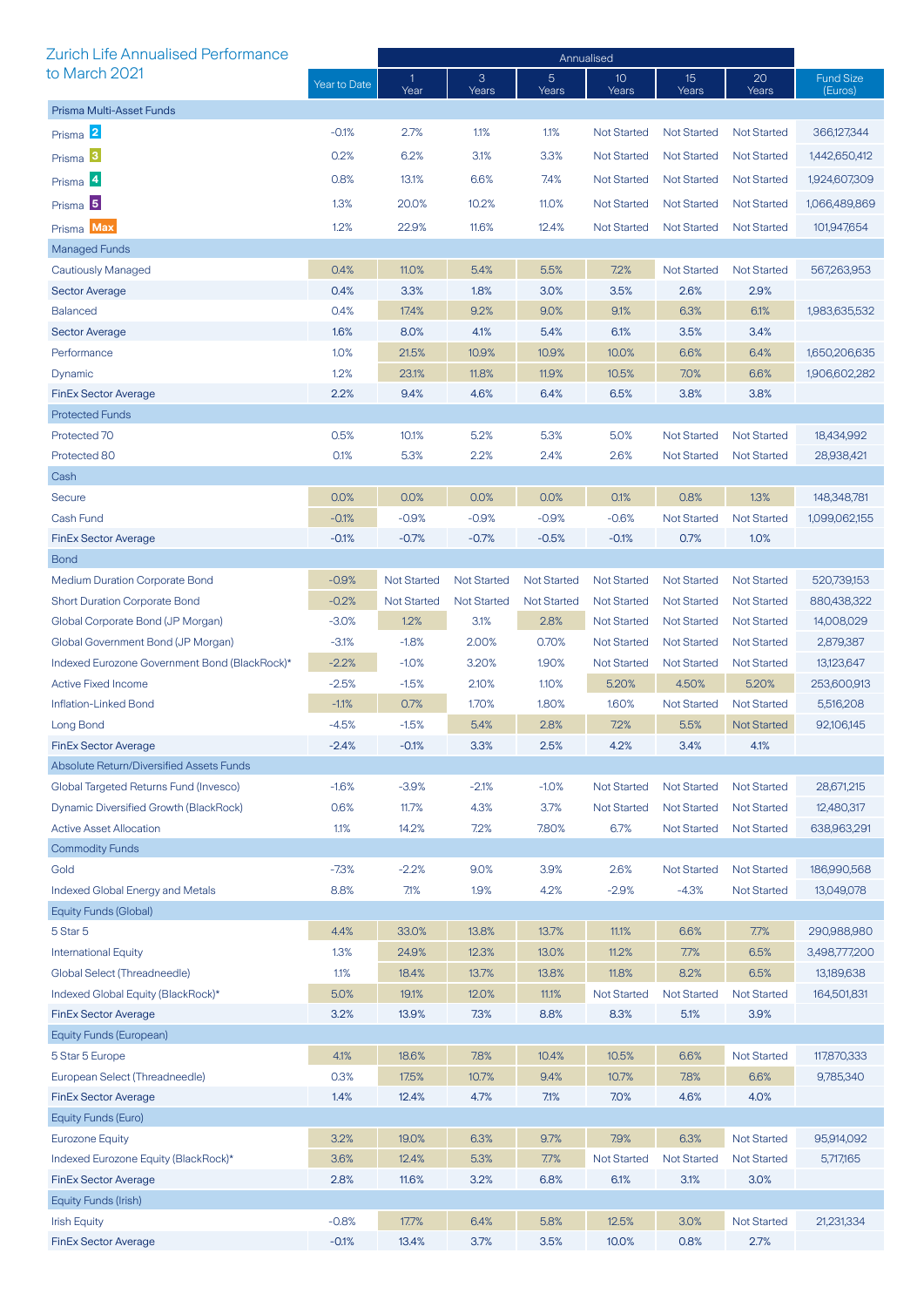|                                                                  |              | Annualised           |                    |                    |                    |                    |                    |                             |
|------------------------------------------------------------------|--------------|----------------------|--------------------|--------------------|--------------------|--------------------|--------------------|-----------------------------|
|                                                                  | Year to Date | $\mathbf{1}$<br>Year | 3<br>Years         | 5<br>Years         | 10<br>Years        | 15<br>Years        | 20<br>Years        | <b>Fund Size</b><br>(Euros) |
| Equity Fund (American)                                           |              |                      |                    |                    |                    |                    |                    |                             |
| 5 Star 5 Americas                                                | 0.9%         | 32.3%                | 18.4%              | 16.7%              | 14.1%              | 9.7%               | <b>Not Started</b> | 94,412,634                  |
| American Select (Threadneedle)                                   | 2.4%         | 23.0%                | 16.2%              | 15.9%              | 14.6%              | 9.9%               | 6.4%               | 12,820,120                  |
| <b>FinEx Sector Average</b>                                      | 3.0%         | 19.4%                | 12.2%              | 13.0%              | 12.9%              | 8.2%               | 5.4%               |                             |
| Equity Funds (Far East Asia)                                     |              |                      |                    |                    |                    |                    |                    |                             |
| 5 Star 5 Asia Pacific                                            | 7.4%         | 26.4%                | 7.5%               | 13.2%              | 8.6%               | 6.2%               | <b>Not Started</b> | 89,459,940                  |
| <b>Asia Pacific Equity</b>                                       | 7.0%         | 22.3%                | 7.0%               | 12.9%              | 8.0%               | <b>Not Started</b> | <b>Not Started</b> | 12,298,150                  |
| <b>FinEx Sector Average</b>                                      | 6.1%         | 21.4%                | 7.0%               | 11.2%              | 6.3%               | 5.8%               | 6.3%               |                             |
| Equity Funds (High Yield)                                        |              |                      |                    |                    |                    |                    |                    |                             |
| <b>Dividend Growth</b>                                           | 6.3%         | 1.2%                 | 1.2%               | 5.6%               | 8.1%               | 4.6%               | <b>Not Started</b> | 189,148,996                 |
| <b>FinEx Sector Average</b>                                      | 3.2%         | 13.9%                | 7.3%               | 8.8%               | 8.3%               | 5.1%               | 3.9%               |                             |
| <b>Equity Funds (Emerging Market)</b>                            |              |                      |                    |                    |                    |                    |                    |                             |
| Emerging Markets Opportunities (JP Morgan)                       | 4.3%         | 25.2%                | 8.5%               | 15.5%              | <b>Not Started</b> | <b>Not Started</b> | <b>Not Started</b> | 9,863,923                   |
| <b>Indexed Emerging Market Equity Fund (BlackRock)</b>           | 4.9%         | 24.4%                | 7.0%               | 11.7%              | <b>Not Started</b> | <b>Not Started</b> | <b>Not Started</b> | 5,762,813                   |
| <b>Sector Average</b>                                            | 5.6%         | 19.7%                | 4.6%               | 11.0%              | 3.9%               | 5.1%               | 6.5%               |                             |
| <b>Equity Funds (Specialist)</b>                                 |              |                      |                    |                    |                    |                    |                    |                             |
| Indexed Top Tech 100                                             | 2.2%         | 39.6%                | 23.9%              | 22.9%              | 20.6%              | 14.7%              | <b>Not Started</b> | 133,401,665                 |
| <b>FinEx Sector Average</b>                                      | 2.9%         | 17.3%                | 8.9%               | 8.3%               | 4.2%               | 3.1%               | 1.9%               |                             |
| <b>Property Funds</b>                                            |              |                      |                    |                    |                    |                    |                    |                             |
| <b>Property Fund</b>                                             | $-0.2%$      | $-4.9%$              | <b>Not Started</b> | <b>Not Started</b> | <b>Not Started</b> | <b>Not Started</b> | <b>Not Started</b> | 38,328,489                  |
| Indexed European (Ex-UK) Property                                | $-6.3%$      | $-11.9%$             | 1.4%               | 3.8%               | 6.2%               | <b>Not Started</b> | <b>Not Started</b> | 126,900,159                 |
| <b>Indexed Australasia Property</b>                              | 5.6%         | $-5.9%$              | 2.6%               | 3.8%               | 5.4%               | <b>Not Started</b> | <b>Not Started</b> | 115,100,883                 |
| <b>Sector Average</b>                                            | 0.4%         | $-5.2%$              | $-0.3%$            | 1.5%               | 3.3%               | $-0.5%$            | 2.2%               |                             |
| <b>Dimensional Funds</b>                                         |              |                      |                    |                    |                    |                    |                    |                             |
| Global Short-term Investment Grade Fixed Income<br>(Dimensional) | $-0.3%$      | $-0.1%$              | 0.1%               | <b>Not Started</b> | <b>Not Started</b> | <b>Not Started</b> | <b>Not Started</b> | 618,980                     |
| Euro Inflation Linked Int Duration Fixed Income<br>(Dimensional) | $-1.2%$      | $-1.6%$              | 1.5%               | <b>Not Started</b> | <b>Not Started</b> | <b>Not Started</b> | <b>Not Started</b> | 6,922,472                   |
| World Equity (Dimensional)                                       | 5.8%         | 19.0%                | 7.1%               | <b>Not Started</b> | <b>Not Started</b> | <b>Not Started</b> | <b>Not Started</b> | 12,796,124                  |
| Global Short Fixed Income (Dimensional)                          | $-0.3%$      | $-0.8%$              | 0.0%               | <b>Not Started</b> | <b>Not Started</b> | <b>Not Started</b> | <b>Not Started</b> | 4,231,663                   |
| World Allocation 20/80 (Dimensional)                             | 1.0%         | 3.5%                 | 1.4%               | <b>Not Started</b> | <b>Not Started</b> | <b>Not Started</b> | <b>Not Started</b> | 13,189,491                  |
| World Allocation 40/60 (Dimensional)                             | 2.2%         | 7.5%                 | 3.2%               | <b>Not Started</b> | <b>Not Started</b> | <b>Not Started</b> | <b>Not Started</b> | 26,373,571                  |
| World Allocation 60/40 (Dimensional)                             | 3.3%         | 11.7%                | 4.7%               | <b>Not Started</b> | <b>Not Started</b> | <b>Not Started</b> | <b>Not Started</b> | 27,475,772                  |
| World Allocation 80/20 (Dimensional)                             | 4.5%         | 15.8%                | 5.6%               | <b>Not Started</b> | <b>Not Started</b> | <b>Not Started</b> | <b>Not Started</b> | 9,451,211                   |
| <b>Global Small Companies (Dimensional)</b>                      | 9.2%         | 23.8%                | <b>Not Started</b> | Not Started        | Not Started        | Not Started        | <b>Not Started</b> | 1,291,988                   |
| Global Value (Dimensional)                                       | 7.8%         | 10.1%                | <b>Not Started</b> | <b>Not Started</b> | <b>Not Started</b> | <b>Not Started</b> | <b>Not Started</b> | 1,707,161                   |
| Global Sustainability Core Equity (Dimensional)                  | 3.8%         | 20.6%                | <b>Not Started</b> | <b>Not Started</b> | <b>Not Started</b> | <b>Not Started</b> | <b>Not Started</b> | 107,190                     |
| <b>Funds Closed to New Business</b>                              |              |                      |                    |                    |                    |                    |                    |                             |
| <b>Indexed Eurozone Property</b>                                 | $-4.2%$      | $-11.2%$             | 0.4%               | 3.9%               | 5.8%               | 3.0%               | <b>Not Started</b> | 14,245,941                  |
| <b>Indexed India Equity</b>                                      | 3.2%         | 15.7%                | 4.9%               | 8.5%               | 4.5%               | <b>Not Started</b> | <b>Not Started</b> | 7,931,737                   |
| Income Opportunity (JP Morgan)                                   | 0.2%         | 0.4%                 | $-0.5%$            | 1.2%               | <b>Not Started</b> | <b>Not Started</b> | <b>Not Started</b> | 3,706,859                   |
| <b>Diversified Assets</b>                                        | 2.3%         | 5.7%                 | 4.5%               | 5.4%               | 4.8%               | <b>Not Started</b> | <b>Not Started</b> | 10,144,397                  |
| <b>Earth Resources</b>                                           | 11.6%        | 32.5%                | 17.1%              | 11.7%              | 0.2%               | <b>Not Started</b> | <b>Not Started</b> | 5,515,157                   |
| <b>Green Resources</b>                                           | 5.1%         | 118.4%               | 52.0%              | 31.9%              | 11.1%              | <b>Not Started</b> | <b>Not Started</b> | 10,760,612                  |

Source: Financial Express as at 01/03/2021

Annual management charges (AMC) apply. The fund returns shown are net of the AMC deducted by each provider in their unit prices. This will vary for each provider, and any difference will impact the relative performance of the funds shown. The fund returns are based on an investment in the funds and do not represent the returns achieved by individual policies linked to the funds. These fund returns may be before the full AMC is applied to a policy. The actual returns on policies linked to the specified fund will be lower because of the effects of charges and in some cases a higher management charge.

\* Performance using most recent data available.

Figures highlighted in beige indicate where the Zurich Life fund has outperformed the sector average.

**Warning: Past performance is not a reliable guide to future performance. Warning: The value of your investment may go down as well as up. Warning: Benefits may be affected by changes in currency exchange rates. Warning: If you invest in this fund you may lose some or all of the money you invest.**